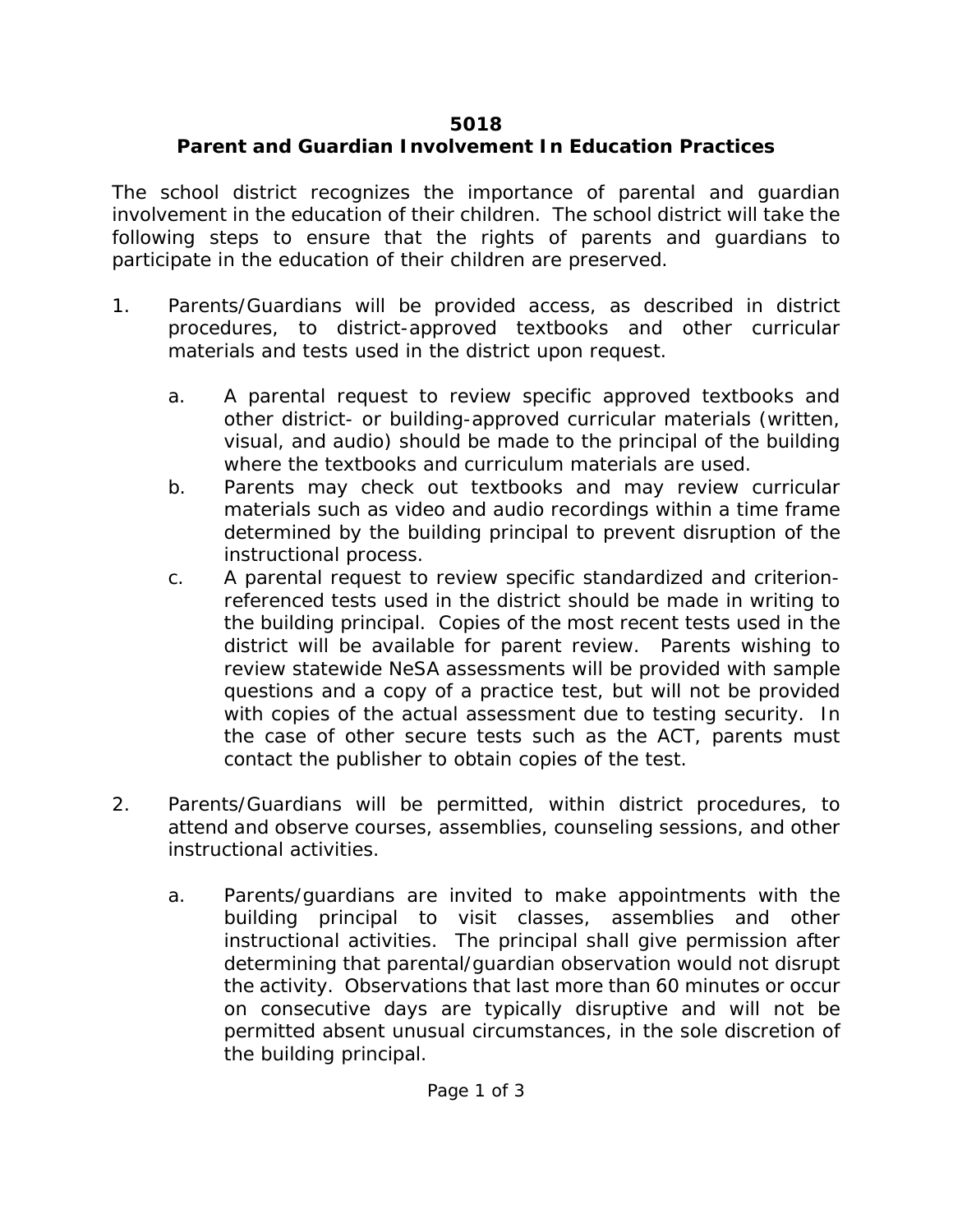- b. Parents/guardians may contact the building principal to request permission to attend counseling sessions in which their child is involved.
- 3. Parents/guardians will be permitted, within district procedures, to ask that their children be excused from school experiences that parents find objectionable.
	- a. Building principals may excuse a student from any single school experience at the parent's written request.
	- b. When appropriate, alternative experiences will be provided for the student by the school.
- 4. Parents/guardians will be informed through the student handbook and district policies of the manner that the district will provide access to records of students.
- 5. Parents/guardians will be informed of the standardized and criterionreferenced district testing program. Parents may request additional information from the building principal.
- 6. Parents/guardians will be informed of the circumstances under which they may opt-out of state and federal assessments.
	- a. In accordance with federal law, at the beginning of the school year, the District shall provide notice of the right to request a copy of this policy to parents/guardians of students attending schools receiving Title I funds. The District will provide a copy of this policy to a requesting parent in a timely manner.
	- b. State Assessments

The District cannot approve requests to opt out of state assessments. Approval of such requests is contrary to state law.

c. National Assessment of Educational Progress

As a condition of receiving federal funds, the District participates in the National Assessment of Educational Progress (NAEP). To help ensure that the District has a representative sample of